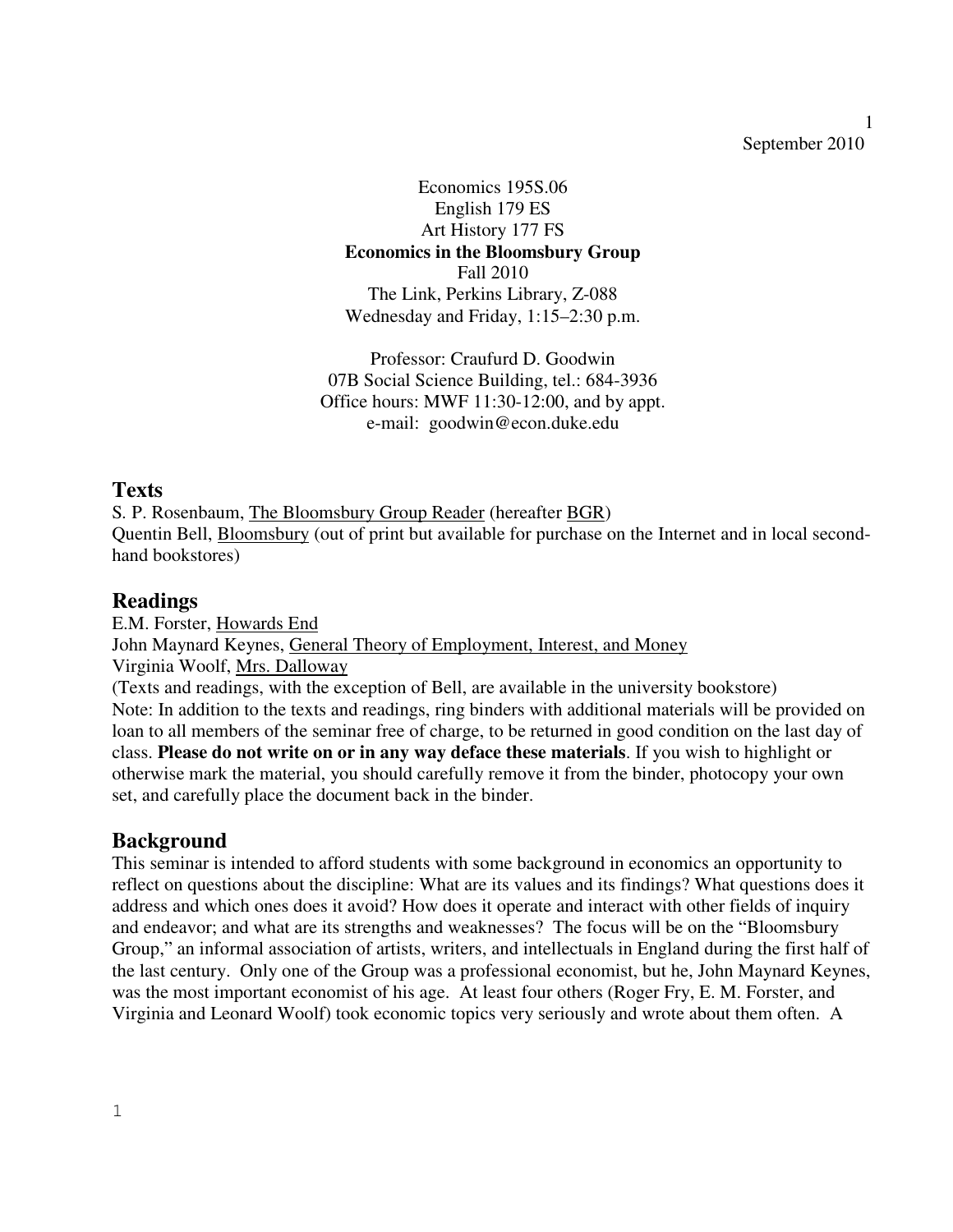defining characteristic of the Bloomsburys was their close interaction with each other and, because of Keynes' presence, as well as for other reasons, economic ideas and issues pervaded their discussions. We will look not at Bloomsbury economics exclusively, but their economic ideas should be a guiding theme.

## **Some Topics Related to Economics Addressed by the Bloomsburys in Their Art and Literature**

1. What is a proper measure of human welfare? Is it simply the consumption of goods and services per capita? Asking the same question over time, what is a proper measure of human progress? The Bloomsburys often used the term "civilization" when exploring this topic. They had disdain for Jeremy Bentham, the patron saint of micro-economics, and his brand of utilitarianism; they were more sympathetic to John Stuart Mill.

2. How can "the arts" (including painting, sculpture, music, literature, etc.) as well as "pure science" survive and prosper in an advanced market economy where, for the most part, goods and services are valued according to their capacity sooner or later to satisfy consumer wants? What new institutions need to be created in the public sector to make possible that survival? in the private sector?

3. Related to topic #2, what are the determinants of creativity in a complex modern economy? How may creativity (entrepreneurship, invention, etc.) be stimulated or retarded? 4. What should be the economic relations among nations? Is there any reasonable case for empires? What institutions would make possible an efficient, peaceful, and just global economic system?

5. What are the connections between the international economy and international conflict?

6. What are the determinants of the behavior of humans in the economy and society? Can presumptions of simple optimization serve as a basis for prediction? Is there improved understanding to be found in the discipline of psychology?

7. How do social classes affect the economy? Does the economy explain the class system? or does the class system determine the efficiency of the economy?

8. Is there a special set of responsibilities to society outside the market incumbent upon those persons with special gifts (the intellectual and artistic elite)? What are they? Do they require a kind of volunteerism?

9. What are the ways in which a social or economic problem (e.g., unemployment, poverty, or environmental degradation) may be most effectively explored and solutions found? economic and social modeling? descriptive accounts? history? biography? portrayals in works of art and literature? story-telling? Do these ways suggest reasons for continuing close relationships among natural science, social science, the humanities, and the arts?

10. What is the proper role for government in the economy and throughout society? What are the dangers present in a strong government?

11. To what extent do many social problems of the day (e.g., oppression of women and minorities, loss of community, etc.) have economic roots? And economic solutions?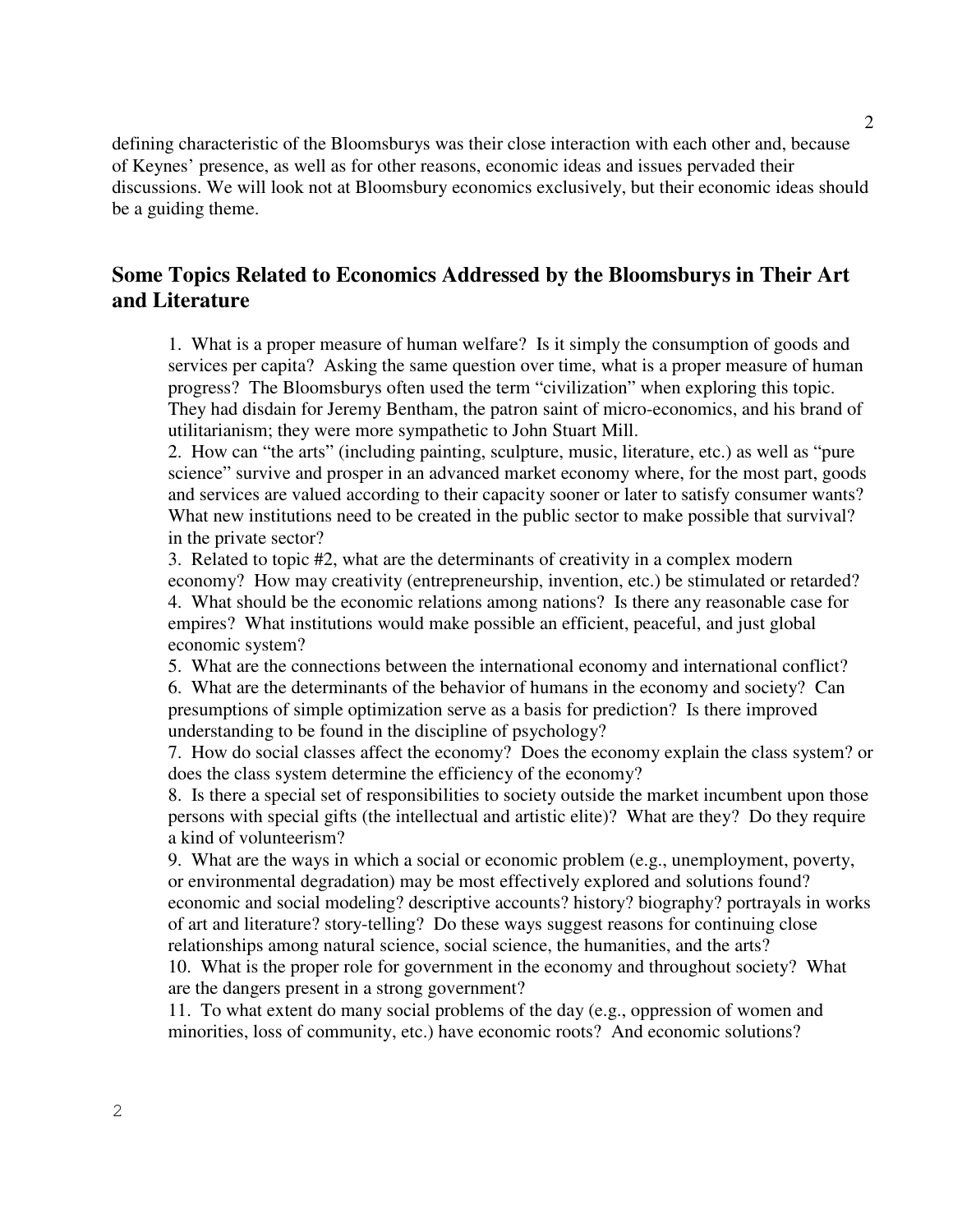12. How may civil society, conceived broadly, be involved in social and economic inquiry? What new technologies and institutions are required to make this effective? 13. There is always much talk of "public policy." How about "private policy"? Should the results of economic and social inquiry suggest how we should lead our individual lives? 14. What are the requirements of human freedom? And what are the dangers to it and ways to protect it?

## **Membership of the Bloomsbury Group, divided into three categories, according to their centrality**

#### Major figures

- 1. Virginia Woolf: novelist, essayist, and feminist, daughter of Sir Leslie Stephen (editor of the Dictionary of National Biography, and student of Victorian social thought), wife of Leonard.
- 2. Vanessa Bell: painter, Virginia's sister and hostess at Gordon Square and Charleston farmhouse. Wife of Clive Bell, mother of Julian, Quentin, and Angelica; sometime lover of Roger Fry; longtime companion of Duncan Grant.
- 3. Duncan Grant: painter, much beloved of all Bloomsbury.
- 4. John Maynard Keynes: economist, public servant, Cambridge academic, founder of Keynesian macroeconomics, husband of Lydia.
- 5. Roger Fry: painter, art critic, art impresario, writer, all-around Renaissance man.
- 6. Lytton Strachey: biographer, historian, essayist, iconoclast, longtime companion of Carrington.
- 7. Leonard Woolf: editor, publisher, essayist, socialist, political theorist, political commentator, Virginia's husband.
- 8. Clive Bell: art critic, political philosopher, bon vivant, Vanessa's husband.
- 9. Edward Morgan Forster: novelist, essayist, and Cambridge don.
- 10. G. E. Moore: Cambridge philosopher and ethicist, especially influential in early days of Bloomsbury.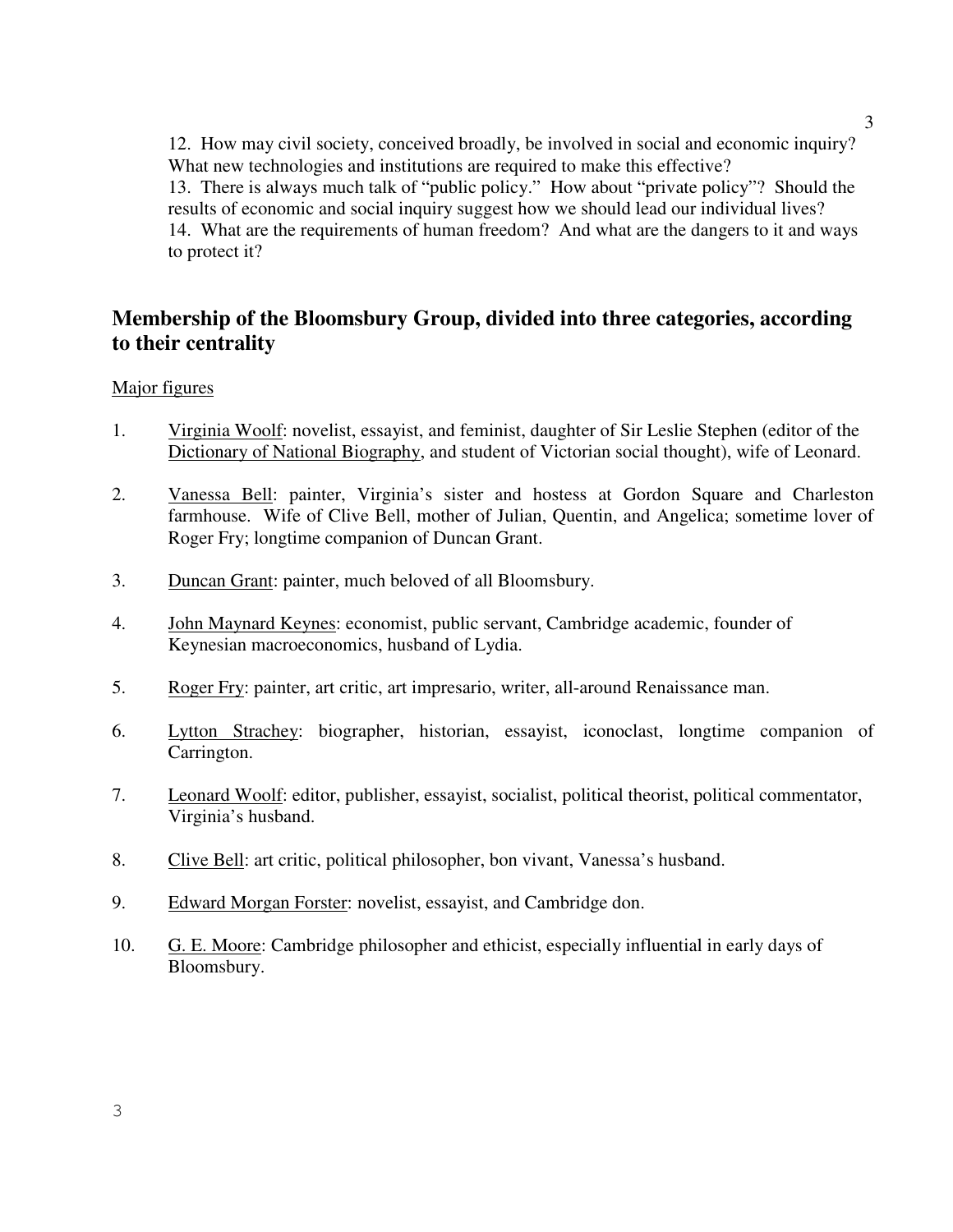#### Second-rank figures (with respect to Bloomsbury)

- 11. James Strachey: psychologist, Freud's translator and editor in English, Lytton's brother.
- 12. Desmond McCarthy: editor, theater critic, essayist, conversationalist.
- 13. Dora Carrington: painter, Lytton's companion.
- 14. Ralph Partridge: minor novelist, Carrington's husband.
- 15. Thoby Stephen: brother of Virginia and Vanessa who brought Bloomsburys together but died as a young man from typhoid.
- 16. Lydia Lopokova: Keynes's wife and prima ballerina of the Russian ballet.
- 17. Mary (Molly) McCarthy: novelist and Desmond's wife.
- 18. Marjorie Strachey: novelist, Lytton's sister.
- 19. Ottoline Morrell: grande dame and saloniere.
- 20. Vita Sackville West: novelist, gardener, close friend of Virginia.
- 21. Harold Nicholson: Vita's husband, diplomat and diarist.
- 22. Alix Strachey: James's wife and partner in psychoanalysis.
- 23. Saxon Sydney-Turner: civil servant, essayist, notoriously silent, beloved friend of all.
- 24. David Garnett: novelist, lover of Duncan, husband of Angelica.
- 25. Adrian Stephen: Psychoanalyst, Virginia and Vanessa's brother, perpetrator of Dreadnaught hoax.

#### Younger Members

Like most communities, Bloomsbury broadened over time, and in later generations became more diffuse. Among those in the second generation who remained close to the Bloomsbury tradition are:

26. Frances Partridge: Ralph Partridge's wife after Carrington's death and chronicler of the later Bloomsbury.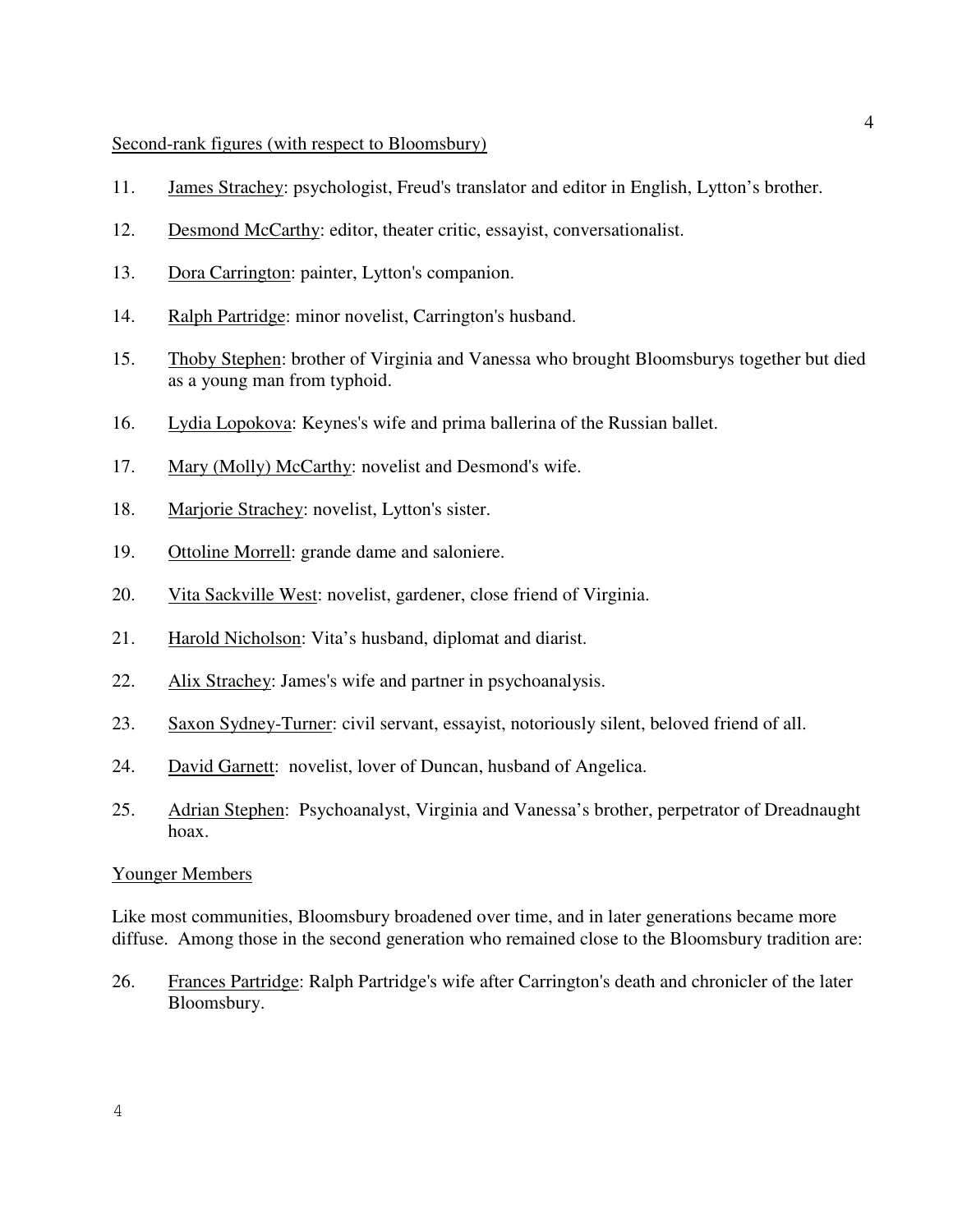- 27. **Julian Bell:** son of Clive and Vanessa, promising young scholar and poet killed in Spanish civil war.
- 28 . Angelica Bell: daughter of Vanessa and Duncan Grant, artist, wife of David Garnett. (Critical of Bloomsbury in memoir.)

29. Quentin Bell: son of Clive and Vanessa, with wife Olivier one of the most prolific and insightful interpreters of Bloomsbury.

30. George (Dadie) Rylands: poet, Cambridge don, theatrical producer, employee of Hogarth Press.

Others: A variety of prominent artists, intellectuals, and public figures of the first half of the twentieth century have some association with Bloomsbury, including Bertrand Russell, Robert Bridges, Charles Mauron, John Lehmann, Mark Gertler, Nina Hamnett, Goldsworthy Lowes Dickinson, T.S. Eliot, Wyndham Lewis, D. H. Lawrence, and Rupert Brooke.

#### **What Did They Do? Art and Inquiry**

Some features of the Bloomsbury Group that are most attractive and intriguing are (1) the remarkable amount of intellectual firepower that they could muster collectively; (2) the general commitment of most of them to revolutionary change in the various areas that they represented - art, economics, fiction, ethics, biography, criticism, history, political philosophy, psychology, esthetics; (3) the attention members paid to the thoughts of others in the Group and the inclusion of the ideas of the others in their own work; (4) their candor with others and with themselves; (5) their sense of fun and joie de vivre, combined with (6) their commitment to hard work (on whatever they were engaged) and improvement of human welfare. They also put their energy and their money where their mouth was. The Omega Workshops (1913–1919) and the Hogarth Press (1917–1946) were pioneering attempts to spread art across society and throughout daily life.

#### **Who Cares about Them and Why?**

Interest in Bloomsbury has been somewhat cyclical. They were noticed first during the second decade of the twentieth century for their revolutionary intellectual views and for their critiques of aspects of Victorian and Edwardian culture then on the wane. They attacked and provided alternatives to Victorian biography, art, fiction, economics, moral codes, history, imperialism, and militarism. They gathered an enthusiastic following mainly among the young. But they were also denounced as dangerously subversive by conservatives and traditionalists, especially for the postimpressionist art exhibitions, their pacifism during World War I, their general irreverence toward their forbears, and their lifestyle.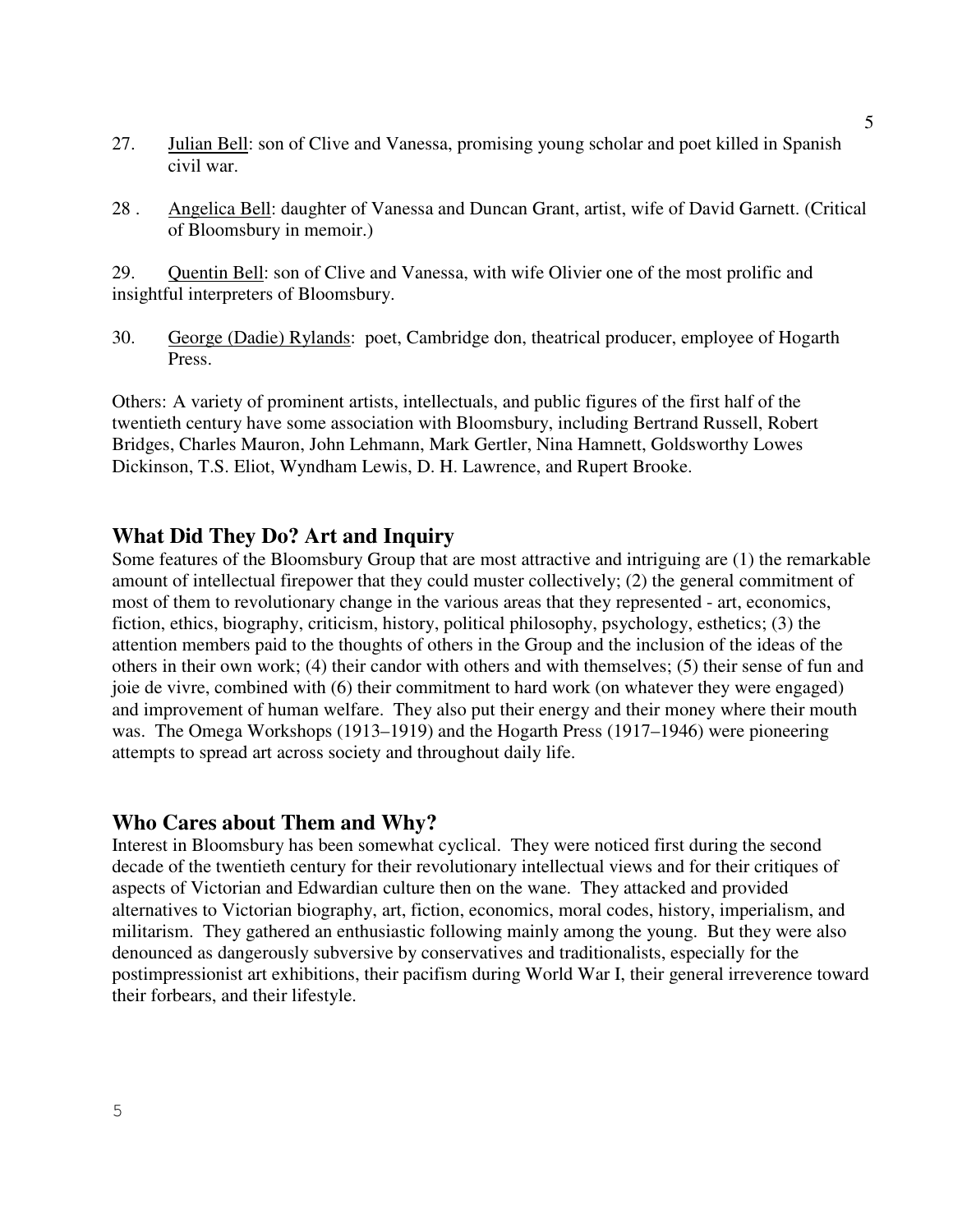The years between the wars (1919-1939) brought many of Bloomsbury's greatest triumphs (Virginia's and Morgan's novels, Lytton's biographies, Keynes's economic classics, the Hogarth Press, Fry's esthetics, etc.) but they also brought tragedies (the deaths of Lytton, Roger, and Julian and the suicides of Carrington and Virginia). During these years, and in the years right after World War II, they were attacked for being elitist snobs, inferior to those they admired (e.g., the French Postimpressionists) and destructive of the moral fibre that had sustained the British Empire. They were criticized for leaving London (in the main) and moving to the country, where, it was alleged, they could ignore the sufferings of the depression, the horrors of industrialization, and the rising tide of authoritarian rule worldwide.

The revival of interest in Bloomsbury since World War II has been based, I think, on four developments:

1. There was a growing appreciation (especially in America) of Virginia Woolf as a literary genius and pioneer in exploring the changing role of women in society. Study of her life and works has been facilitated by publication of her letters, diary, essays, and several biographies. The biography by Hermione Lee is especially good.

2. There has been a sharp focus on Keynesian economics which first of all seemed to be merely tangled (1930s) then simple and useful (1940s-1960s) and finally much more complex than first believed (today). Discussion of Keynes was undoubtedly stimulated by the publication by the Royal Economic Society of his collected writings in 31 volumes. Two excellent recent biographies are by Donald Moggridge and Robert Skidelsky (3 volumes). 3. A highly entertaining biography of Lytton Strachey by Michael Holroyd in 1967 lifted the wraps off the personal lives of the members which were found in some cases to rival a soap opera. ("They lived in squares and loved in triangles.") A criticism that may be made of this prurient attention is that it leads to neglect of the artistic and intellectual activities around which their lives revolved. The 1995 film Carrington is in this prurient tradition (but is still quite good!).

4. After Duncan Grant's death in 1978, the Charleston Farmhouse near Lewes in Sussex that had for long been a center of Bloomsbury activities was closed up and abandoned. In the 1980s a group of friends and admirers of Bloomsbury, in Britain and America (notably Mrs. Dewitt Wallace of Reader's Digest) provided the means to restore and open Charleston to the public. Now, each year, thousands of visitors come to see how this center of Bloomsbury looked during its heyday. Monks House, the home of Virginia and Leonard, is a National Trust property open to the public in nearby Rodmell.

Over the last decade, there has been abundant scholarly attention to Bloomsbury in articles and books that reproduce source materials and provide interpretations. Some of these are in the works you have purchased and been given on loan; others are on reserve in the Perkins Library. Still others are spread throughout Perkins, Bostock, and Lilly. We will read and discuss this literature over the course of the semester. In 1999-2000 there was a focus on the art of Bloomsbury in London that was not equaled ever in their own lifetimes. The Tate Gallery devoted a major exhibition to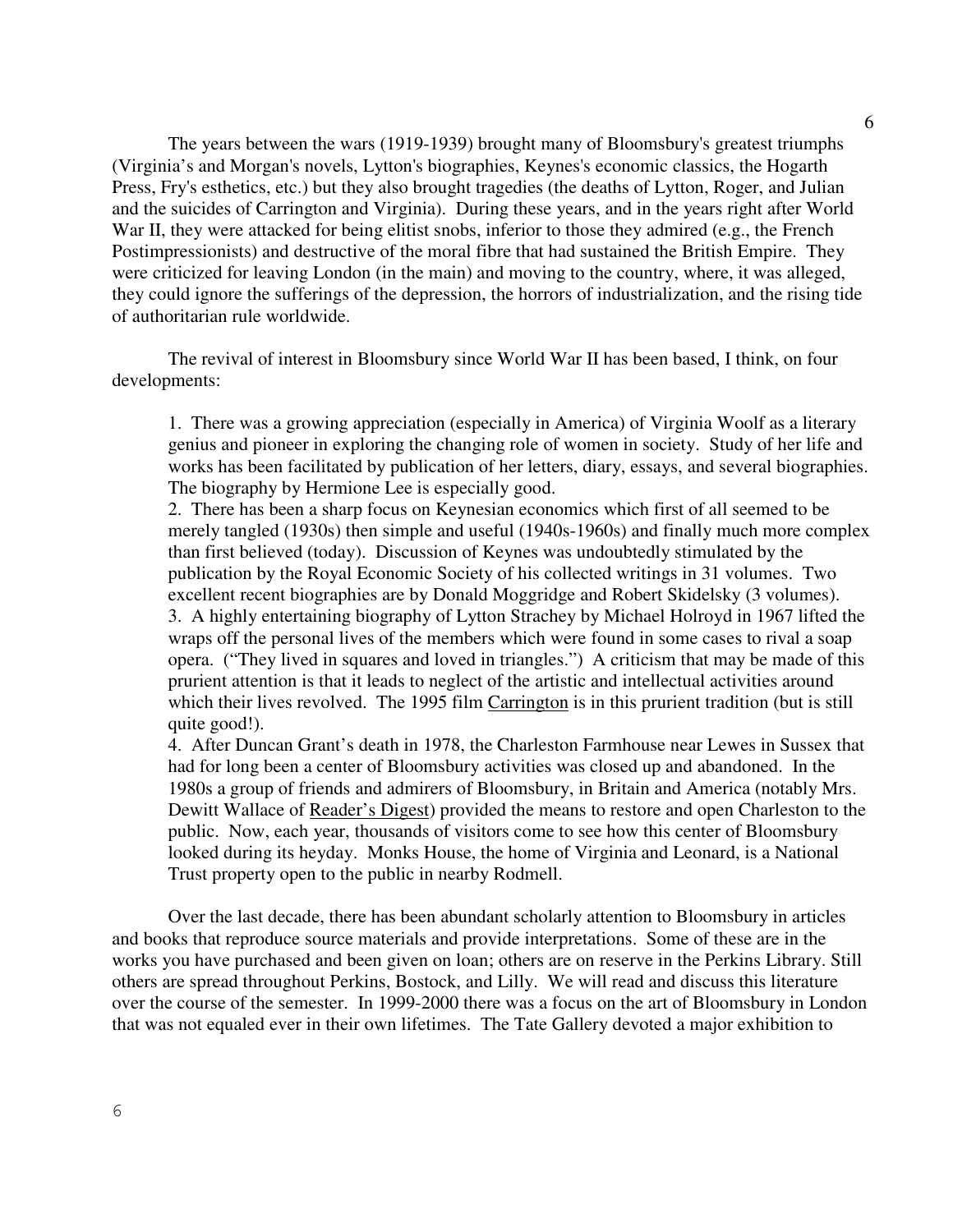"The Art of Bloomsbury" (which traveled to the Huntington Library in California and to Yale). The Courtauld Gallery in London devoted an exhibition entirely to Roger Fry, and there were numerous smaller exhibitions at other galleries. The Tate and Courtauld catalogs are major additions to the literature. The art critics have been almost universally scathing of Bloomsbury art, but the public has been exceptionally enthusiastic. We shall discuss this paradox. An exhibition of Bloomsbury art in American collections has been assembled by the Johnson Museum at Cornell and opened at the Nasher in December 2008 and closed in April 2009. The exhibition traveled to four other locations and will conclude in October 2010. The Courtauld Gallery in London recently opened a fine exhibition on the Omega Workshops.

The most serious scholar of the Bloomsbury Group as a distinct phenomenon is S. P. Rosenbaum, emeritus professor at the University of Toronto and the editor of the reader that you have purchased. He has produced five other very valuable volumes that you should know about.

- 1. The Bloomsbury Group (an earlier collection of readings, lst ed. 1975, 2d ed. 1995; the 1st ed. contains selections from some early critics of Bloomsbury)
- 2. Victorian Bloomsbury
- 3. Edwardian Bloomsbury
- 4. Georgian Bloomsbury
- 5. Aspects of Bloomsbury (a collection of his essays, 1998)

 In addition, Rosenbaum is working on a book about the Memoir Club, sort of an alumni association the Bloomsburys started in the 1920s.

 A useful bibliography of the secondary literature of Bloomsbury that appeared by 1989 is Lawrence W. Markert, The Bloomsbury Group: A Reference Guide (G.K. Hall, 1990).

## **Conduct of the Course**

I hope you will gain from the course the following:

1. Some familiarity with this fascinating group of people, their ideas and artistic creations, how they interacted, and what they accomplished. The Bloomsburys were important pioneers of what is now called "modernism."

2. An acquaintance with the important period in human history during which the Bloomsburys lived: the events, the challenges to artists and intellectuals, and how they responded.

3. A deeper understanding of economics - its powers and its limitations - through an examination of how economic ideas reverberated through the intellectual and artistic endeavors of Bloomsbury, as well as their conversations.

During the first two weeks, I will lead a relatively unstructured discussion of the history of the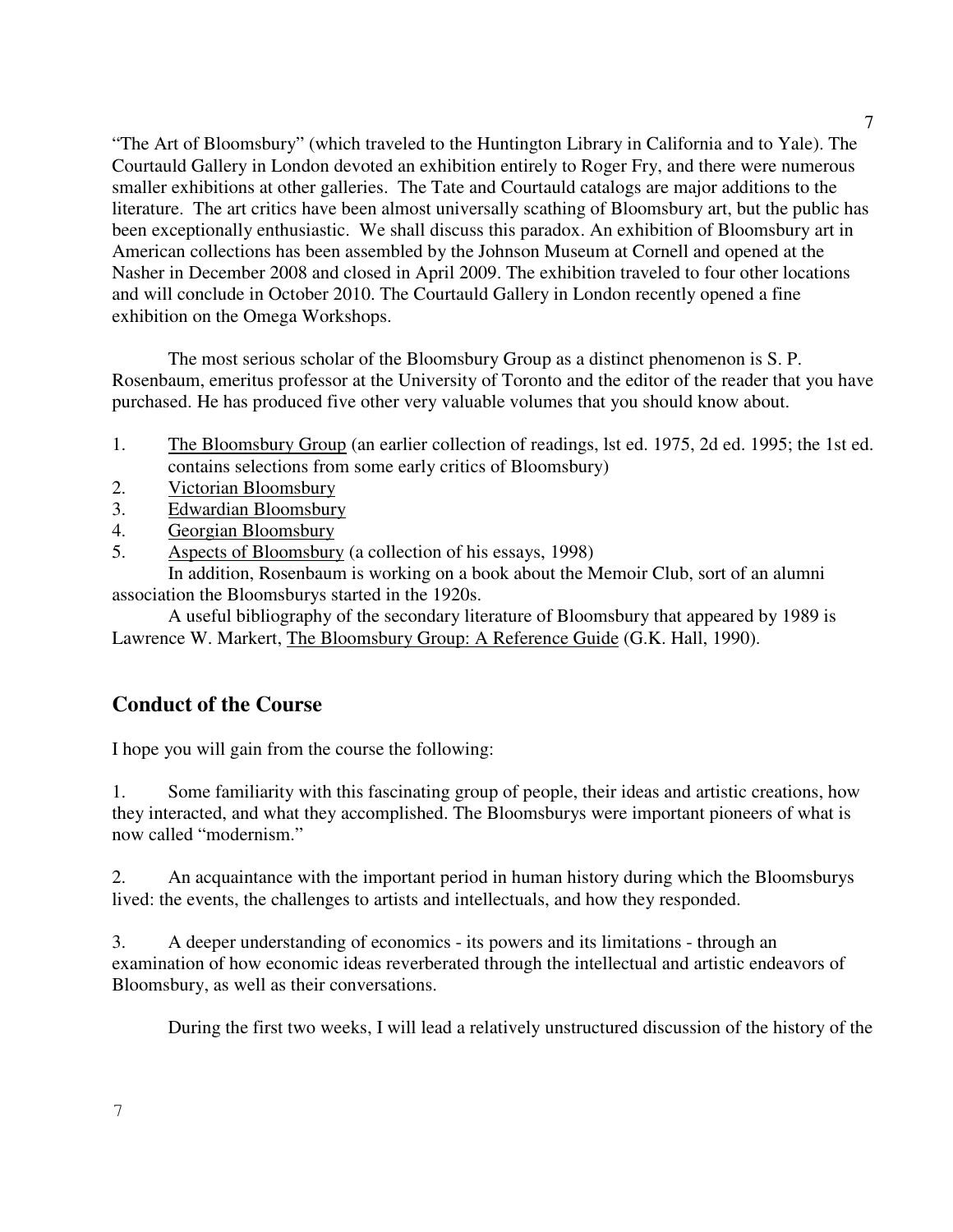Group, the institutions through which they interacted, and the times in which they lived. As background for this discussion, you should read all of the following:

- 1. Quentin Bell's Bloomsbury (if you can find it)
- 2. Janet Malcolm's New Yorker article (binder)
- 3. Clive Bell's short essay "Bloomsbury" (binder)
- 4. Virginia Woolf's essay "Old Bloomsbury," #47 in the BGR

5. The other "memoirs" in the BGR, i.e., #s 44-46 and 48-50. Note that there are 50 pieces in the reader, and each one is quite short*.*

6. As much as you can find time to read from the following two general works. Both of these books are regrettably out-of-print. However, copies are on reserve and copies are often available in secondhand bookstores. Both of these books contain sympathetic descriptive accounts by "outsiders."

Leon Edel, Bloomsbury: A House of Lions (a descriptive account with a psychoanalytic slant)

David Gadd, The Loving Friends: A Portrait of Bloomsbury (a straightforward descriptive account)

I will organize my comments around "A Bloomsbury Chronology" prepared by S. P. Rosenbaum (binder).

## **What Is Required of Seminar Participants?**

Reading. It is absolutely essential that you read broadly (sometimes quickly) and deeply in the extensive primary and secondary literature of Bloomsbury. This is necessary, in particular, so that you may contribute in an informed fashion to the discussions at each session. Readings are of three kinds: (1) readings that we all read and discuss together. These are listed for each class day; (2) readings that you need to undertake for your final paper; and (3) readings that you should undertake as much as possible in the wider literature to inform yourself and your fellow seminar members of this rich subject.

Writing. Over the course of the semester there will be two kinds of writing assignments. (1) A series of twelve 2–3 page mini essays that are ruminations on the assigned readings for that week. These essays should not be summaries of your readings; they should be *reflections on* some aspect(s) of your reading. In each of these, you should make a point or claim and argue it effectively. (2) A more substantive paper for presentation during the final meetings of the seminar. I would like to consult with you about your selection of a topic for the longer paper. For both the essays and the paper you should use primary works by the Bloomsburys themselves—one or two works for each of the essays, and more for the paper. You may be able to use some of the short essays as partial building blocks for your larger paper. We can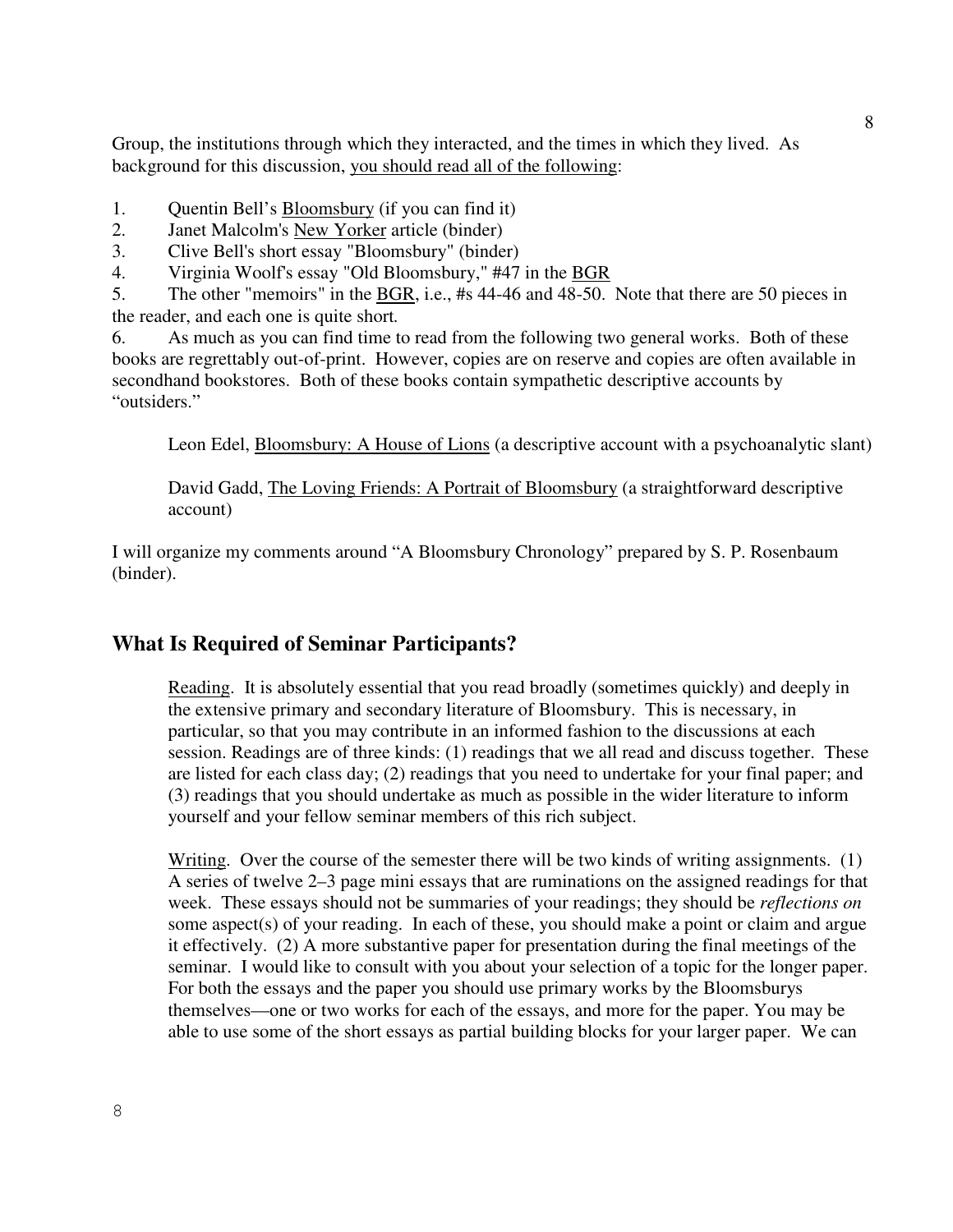discuss this option. But one of the main purposes of the term paper is to bring you beyond the readings we discuss in class. The bulk of the sources used for the final paper must lie beyond the required class readings. Each of these writing assignments is for the day assigned when it will be discussed in class and will be dealt with severely if late. Essays will be graded and returned promptly with comments. They may be rewritten if necessary to improve grades. Rewrites must be submitted no later than one week after the original paper was returned.

These writing assignments are designed to help you engage critically with the assigned readings and provide a basis for discussion. A mini essay should contain a creative reflection of your own on some aspect of the assigned reading (the norm, the purpose of the inquiry, the audience to which it is addressed, the methods and tools of argumentation used, etc.) as it relates to the main inquiry of this course. In order to accomplish your goal, it is important that you attempt to read the author very carefully and *on his/her own terms*. This is not the occasion to argue why an author was "wrong" or to propose alternative ways of approaching the question addressed in the reading. You should demonstrate engagement with the text through references to and brief quotations from the assigned readings. All quotations must be properly and thoroughly documented. The paper should have a title that captures the subject of your reflection. The assignments are intended, through the experience of writing and rewriting, to improve your skills as a critical reader, writer, and researcher. Students are expected to be familiar with and to practice the Duke guidelines on the appropriate acknowledgment of sources and the avoidance of intentional and unintentional plagiarism; please visit the library's guide on this matter: http://www.lib.duke.edu/libguide/citing.htm. *You are warned particularly about cutting and pasting from the Web without full acknowledgment.* This is a serious form of plagiarism.

Attendance. I expect you to attend all meetings of the seminar, arriving promptly. Only the most persuasive excuse will be accepted for missing class or arriving late. A seminar involves participation and you cannot participate if you are not there. Late arrival can be extremely disruptive.

Conversation. A seminar is a collaborative endeavor in which we learn from each other. Come to each session with comments and questions on the topics and readings under discussion. If you feel uncomfortable about speaking in class, please work hard to overcome that feeling.

I propose to prepare grades approximately as follows:

| Mini essays               | $60\%$ |
|---------------------------|--------|
| Other class participation | 20%    |
| Final paper               | 20%    |
|                           | 100%   |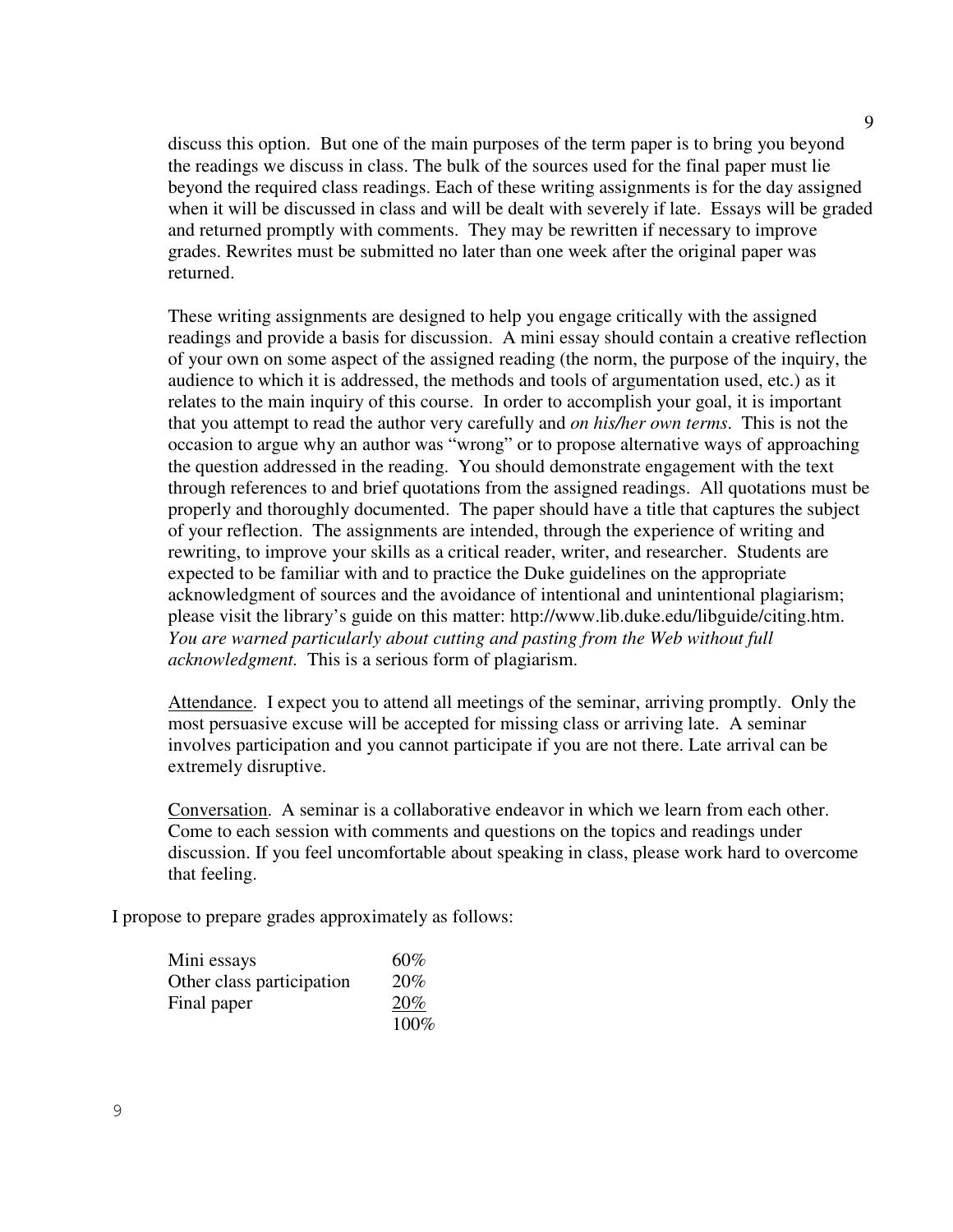Let me emphasize most strongly that I am available by appointment, in office hours, after class, or by drop-in to advise, read drafts, or just chat.

#### Economics 195S.06 English 179ES Art History 177FS Economics in the Bloomsbury Group Fall Semester, 2010 Seminar Schedule

Date Topic

Sept. 1 W Introduction

#### **I. Bloomsbury History**

| Date        | <b>Topic</b>                       | Readings in Common                                                                                                                                                 | <b>Assignment</b>                                                                 |
|-------------|------------------------------------|--------------------------------------------------------------------------------------------------------------------------------------------------------------------|-----------------------------------------------------------------------------------|
| Sept. 3 F   | Families, education,<br>iconoclasm | Keynes, "Economic<br>Possibilities for Our<br>Grandchildren" $(BGR #18)$ ; L.<br>Woolf, "Fear and Politics"<br>(BGR #19); Forster, "What I<br>Believe" $(BGR #21)$ | Mini essay<br>$#1$ (on<br>some<br>aspect of<br>one or more<br>of these<br>essays) |
| Sept. 8 W   | Accomplishments<br>and goals       | Six items listed under Conduct<br>of the Course, item 3, above                                                                                                     |                                                                                   |
|             |                                    | <b>II. Values and Norms</b>                                                                                                                                        |                                                                                   |
| Date        | <u>Topic</u>                       | Readings in Common                                                                                                                                                 | <b>Assignment</b>                                                                 |
| Sept. $10F$ | Civilization I                     | Forster, Howards End                                                                                                                                               | Mini essay #2 (on Howards<br>End)                                                 |
| Sept. $15W$ | Civilization II                    | Forster, "Me, Thou, and You"<br>(BGR #31); Strachey, "Art                                                                                                          | Discussion                                                                        |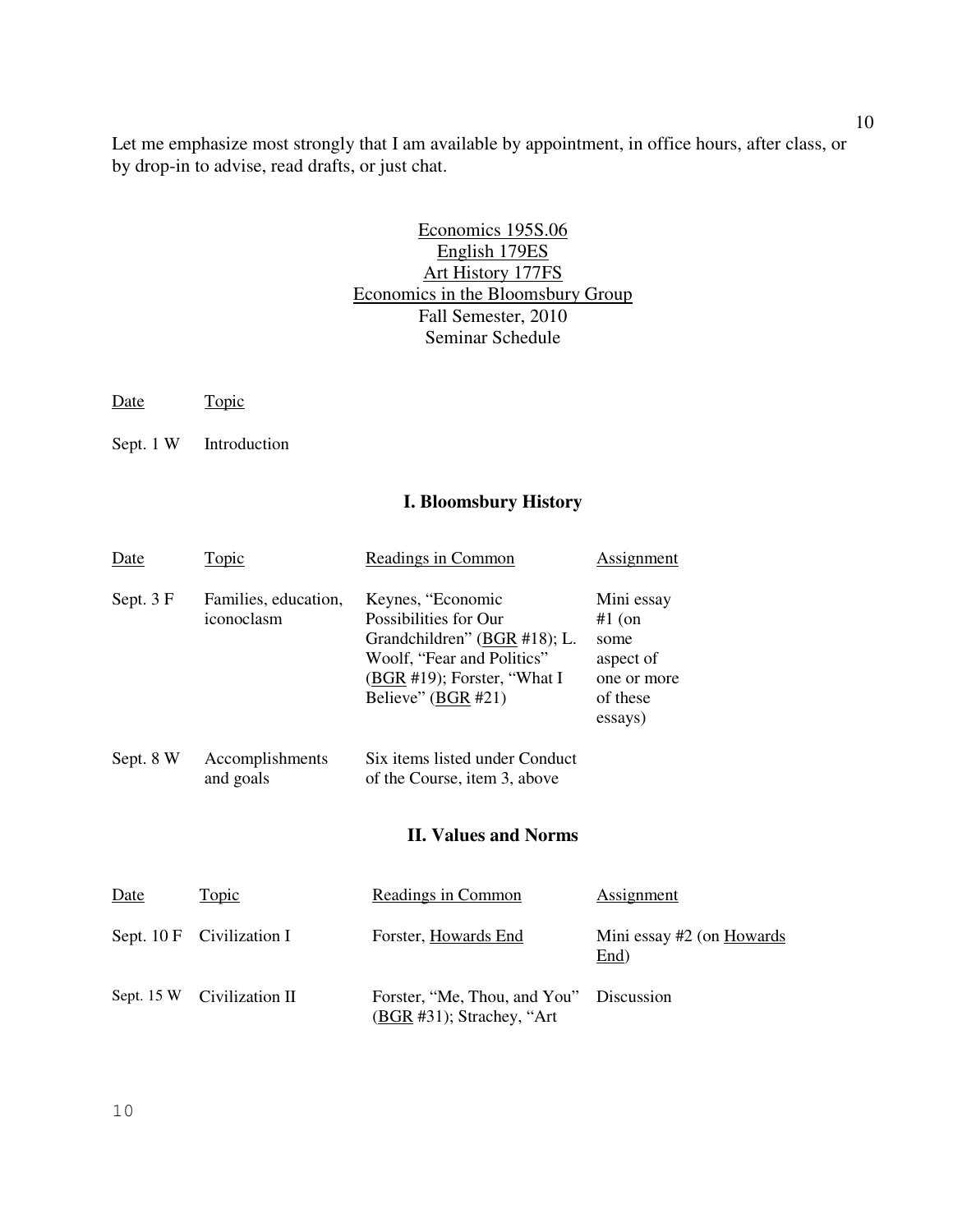|                             | and Indecency" (BGR #33);<br>Fry, "However desirable it<br>may be" ("Sermon," binder) |                                      |  |
|-----------------------------|---------------------------------------------------------------------------------------|--------------------------------------|--|
| Sept. 17 F Civilization III | Bell, Civilization (binder)                                                           | Mini essay $#3$ (on<br>Civilization) |  |

## **III. Art and Esthetics**

| <b>Date</b>   | <u>Topic</u>                         | Readings in Common                                                                                                                           | <b>Assignment</b>                                |
|---------------|--------------------------------------|----------------------------------------------------------------------------------------------------------------------------------------------|--------------------------------------------------|
| Sept. 22<br>W | Esthetics                            | Fry, "Art and Religion"<br>(binder), "An Essay in<br>Esthetics" (binder)                                                                     | Discussion                                       |
| Sept. 24 F    | Post-impressionism                   | $BGR$ #14, #15; V. Woolf,<br>"Mr. Bennett and Mrs.<br>Brown" (BGR #32); Richard<br>Morphet, "Image and Theme"<br>in Bloomsbury Art" (binder) | Mini essay #4 (on essays by<br>Fry and Woolf)    |
| Sept. 29<br>W | Accomplishments in art               | Richard Shone, "The Artists<br>of Bloomsbury"; James<br>Beechey, "Defining<br>Modernism"; and selections<br>from Clive Bell's Art (binder)   | Discussion                                       |
| Oct. 1 F      | Omega and Hogarth                    | Isabelle Anscombe, "Roger<br>Fry and the Foundation of the<br>Omega Workshops" (binder)                                                      | Mini essay $#5$ (on some<br>aspect of their art) |
|               |                                      | <b>IV. Biography</b>                                                                                                                         |                                                  |
| Date          | <b>Topic</b>                         | <b>Readings in Common</b>                                                                                                                    | <b>Assignment</b>                                |
| Oct. $6W$     | Strachey's "Florence<br>Nightingale" | <b>Eminent Victorians</b> (binder)                                                                                                           | Discussion                                       |

Keynes's "Newton the Man"  $BGR #10$ Mini essay #6 (on Strachey<br>or Keynes)

Oct. 8 F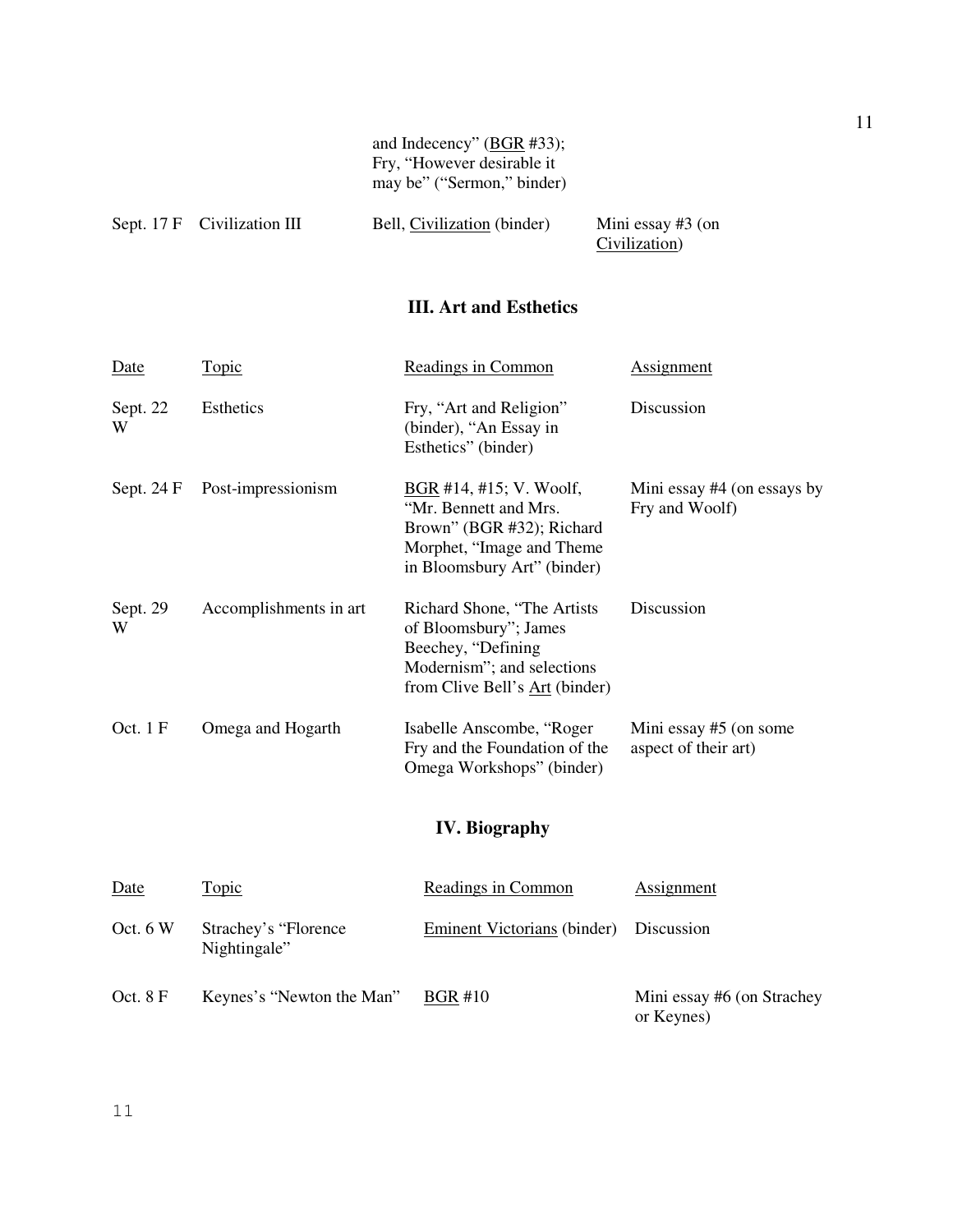# **Fall Break**

## **V. Economics**

| Date         | <b>Topic</b>                               | Readings in Common                                                                                                                                                                                                                  | <b>Assignment</b>                                |
|--------------|--------------------------------------------|-------------------------------------------------------------------------------------------------------------------------------------------------------------------------------------------------------------------------------------|--------------------------------------------------|
| Oct. 13<br>W | Microeconomics                             | Fry, Art and Commerce<br>(binder)                                                                                                                                                                                                   | Discussion                                       |
| Oct. 15 F    | Microeconomics (cont.)                     | V. Woolf, Three Guineas,<br>chap. 3 (binder); C.<br>Goodwin, "Virginia Woolf<br>as Policy Analyst" (binder)                                                                                                                         | Mini essay #7 (on Fry or<br>Woolf)               |
| Oct. 20 W    | Pre-Keynesian history of<br>macroeconomics | None                                                                                                                                                                                                                                |                                                  |
| Oct. 22 F    | The Keynesian perspective                  | Keynes, "My Early Beliefs"<br>(binder); Economic Consequences<br>of the Peace, chaps. 2 and 6<br>(binder); Goodwin, "The Art of an<br>Ethical Life: Keynes and<br>Bloomsbury" (binder); Goodwin,<br>"Maynard and Virginia" (binder) | Mini essay<br>$#8$ (on<br>Keynes<br>selections)  |
| Oct. 27 W    | Bloomsbury reading of<br>Keynes            | <b>General Theory</b>                                                                                                                                                                                                               | Discussion                                       |
| Oct. 29 F    | Bloomsbury reading of<br>Keynes            | <b>General Theory</b>                                                                                                                                                                                                               | Mini essay<br>$#9$ (on the<br>General<br>Theory) |
|              |                                            | <b>VI. Fiction</b>                                                                                                                                                                                                                  |                                                  |
| Date         | Topic                                      | Readings in Common                                                                                                                                                                                                                  | <b>Assignment</b>                                |
| Nov. 3 W     | Forster                                    | Forster, "Other Kingdom"                                                                                                                                                                                                            | Discussion                                       |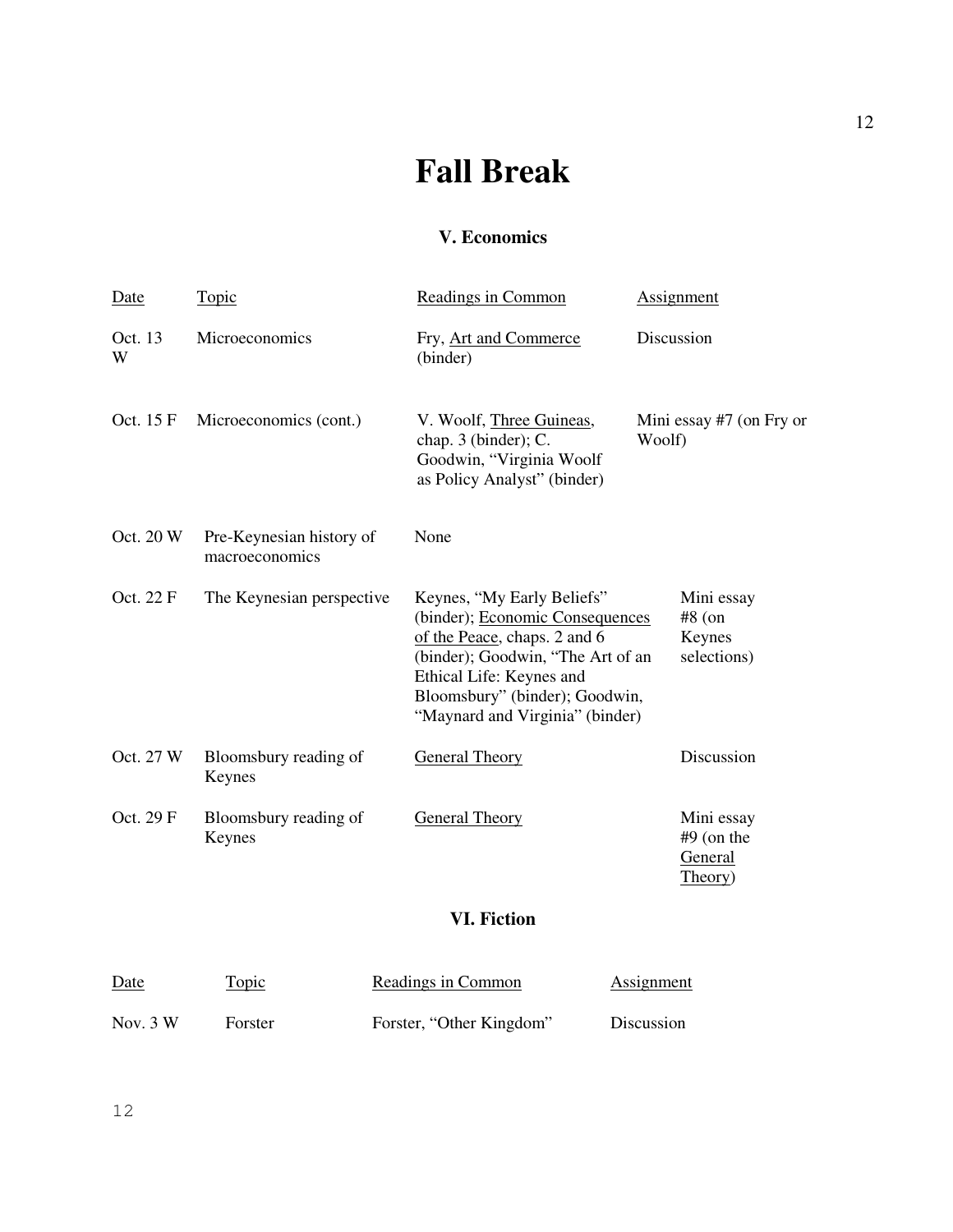|            |          | (binder); "Other Side of the<br>Hedge" (binder)                                          |                                        |
|------------|----------|------------------------------------------------------------------------------------------|----------------------------------------|
| Nov. $5 F$ | V. Woolf | V. Woolf, Mrs. Dalloway                                                                  | Mini essay $#10$ (on<br>Mrs. Dalloway) |
| Nov. $10W$ | L. Woolf | "Pearls and Swine"; BGR #6;<br>Goodwin, "Economic Man in<br>the Garden of Eden" (binder) | Discussion                             |
| Nov. 12 F  | Garnett  | Lady into Fox (binder)                                                                   | Mini essay $#11$ (on<br>Garnett)       |

## **VII. Politics and Psychology**

| Date      | Topic    | Readings in Common                                                                         | Assignment                                      |
|-----------|----------|--------------------------------------------------------------------------------------------|-------------------------------------------------|
| Nov. 17 W | L. Woolf | Principia Politica (binder); Goodwin, "Bloomsbury<br>Group as Creative Community" (binder) | Discussion                                      |
| Nov. 19 F | Keynes   | Keynes, "Am I a Liberal?" and "The End of Laissez-<br>Faire" (binder)                      | Mini essay<br>$#12$ (on<br>Woolf and<br>Keynes) |

# **Thanksgiving Recess**

# **VIII. Research Papers**

| Dec. 1 W            | Discussion of<br>papers                  |
|---------------------|------------------------------------------|
| Dec. $3 \text{ F}$  | Discussion of<br>papers                  |
| Dec. 8 W            | Discussion of<br>papers                  |
| Dec. $10 \text{ F}$ | Concluding<br>discussion; classes<br>end |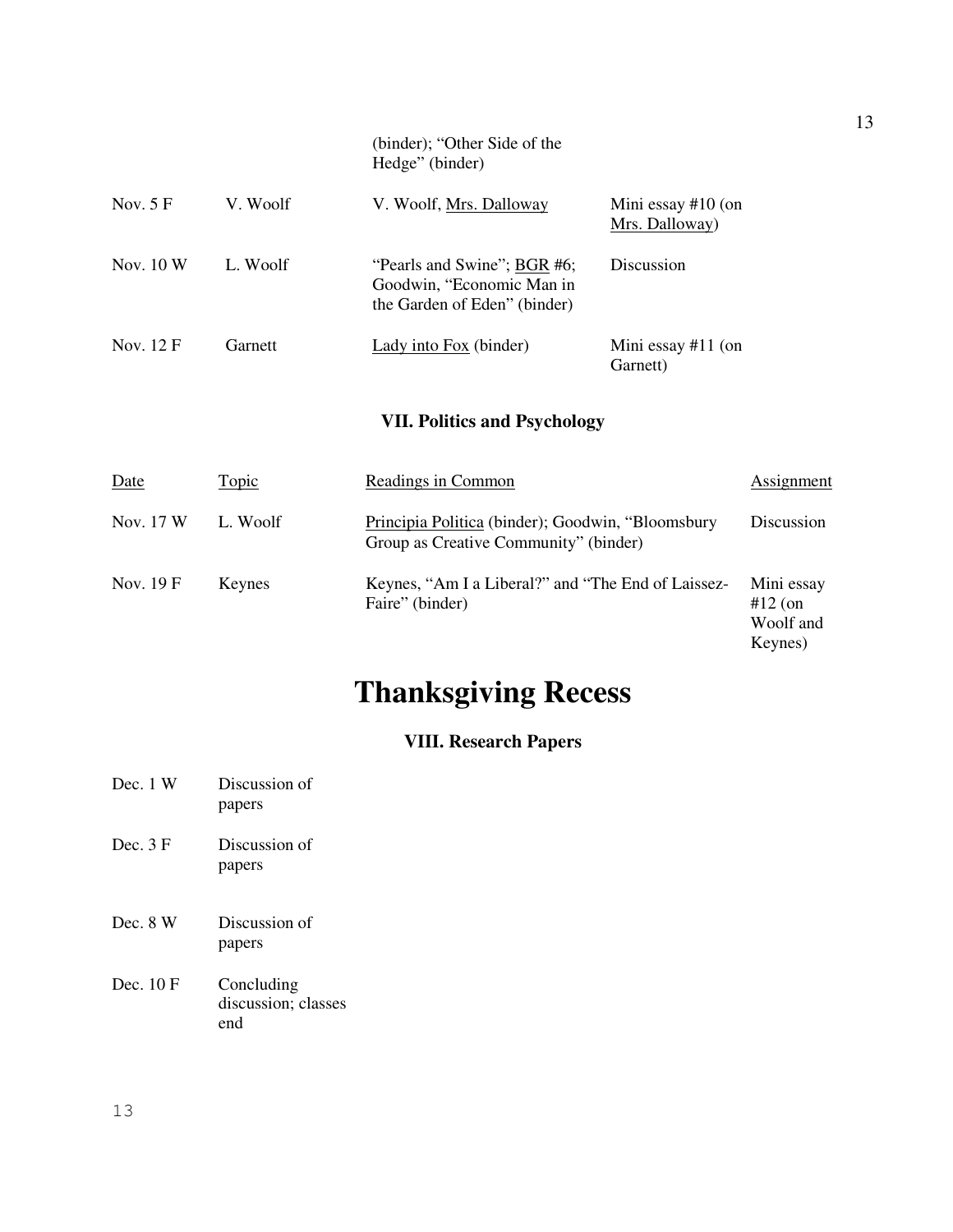#### Summary of Writing Obligations Mini Essays Due

| #              | Date Due | Readings for Essays           |
|----------------|----------|-------------------------------|
| 1              | Sept. 3  | Keynes or L. Woolf or Forster |
| $\overline{2}$ | Sept. 10 | E. M. Forster's Howards End   |
| 3              | Sept. 17 | Clive Bell's Civilization     |
| 4              | Sept. 24 | Fry and V. Woolf              |
| 5              | Oct. 1   | Shone, Bell, Anscombe         |
| 6              | Oct. 7   | Strachey, Keynes              |
| 7              | Oct. 15  | Fry, V. Woolf                 |
| 8              | Oct. 22  | Keynes                        |
| 9              | Oct. 29  | Keynes                        |
| 10             | Nov. 5   | V. Woolf                      |
| 11             | Nov. 12  | Garnett                       |
| 12             | Nov. 19  | L. Woolf, Keynes              |